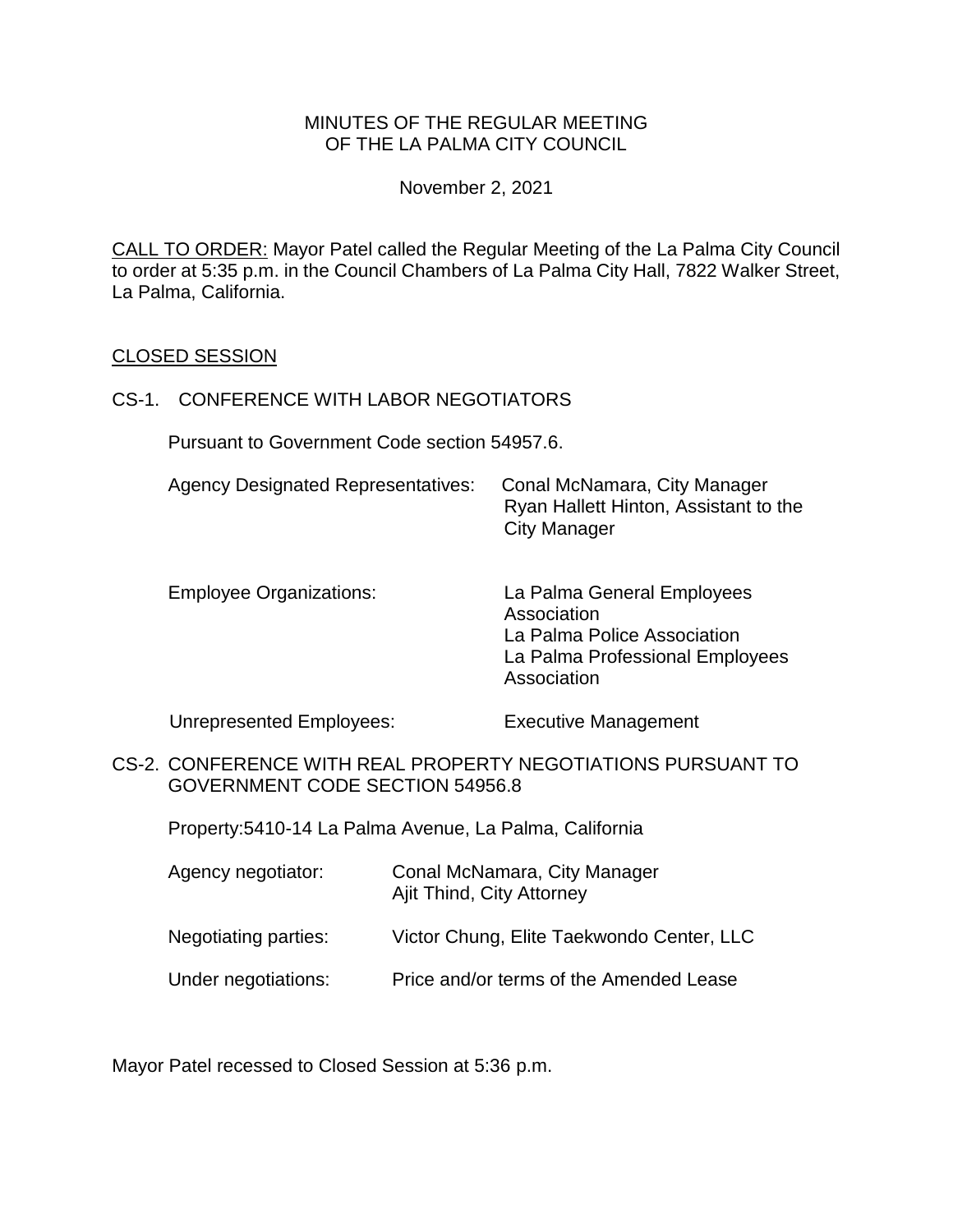Mayor Patel reconvened in Open Session at 6:30 p.m. and asked for a report.

City Attorney Thind responded that there were no reportable actions out of Closed Session.

| PLEDGE OF ALLEGIANCE:    | <b>Council Member Baker</b>                                                                                                                                                                                                            |
|--------------------------|----------------------------------------------------------------------------------------------------------------------------------------------------------------------------------------------------------------------------------------|
| INVOCATION:              | Pastor Tommy Hinostroza, La Palma Christian Center                                                                                                                                                                                     |
| ROLL CALL:               | <b>Council and Commission Members</b>                                                                                                                                                                                                  |
| Council Members present: | Council Member Baker, Council Member Goodman,<br>Mayor Patel, Mayor Pro Tem Steggell, and Council<br>Member Waldman                                                                                                                    |
| Council Members absent:  | <b>None</b>                                                                                                                                                                                                                            |
| City Officials present:  | Conal McNamara, City Manager<br>Ajit Thind, City Attorney<br>Mike Belknap, Community Services Director<br>Scott Hutter, Planning Manager<br>Terry Kim, Police Chief<br>Joe Cisneros, Management Analyst<br>Kimberly Kenney, City Clerk |

## [PRESENTATIONS](https://lapalma.granicus.com/MediaPlayer.php?view_id=&clip_id=1272&meta_id=171317)

- 1. [Police Chief Kim introduced Jesse Amend as La Palma's new Police Captain.](https://lapalma.granicus.com/MediaPlayer.php?view_id=&clip_id=1272&meta_id=171318)
- 2. [La Palma Community Activities and Beautification Committee Member Lew](https://lapalma.granicus.com/MediaPlayer.php?view_id=&clip_id=1272&meta_id=171319)  and [Home Spotlight Sub Committee Member,](https://lapalma.granicus.com/MediaPlayer.php?view_id=&clip_id=1272&meta_id=171319) recognized the home of Marcos & Amanda Ortiz, 8171 [Somerdale Lane, La Palma.](https://lapalma.granicus.com/MediaPlayer.php?view_id=&clip_id=1272&meta_id=171319)
- 3. [Mayor Patel presented a Proclamation to two Community Groups in Recognition](https://lapalma.granicus.com/MediaPlayer.php?view_id=&clip_id=1272&meta_id=171320)  [of the Diwali "Festival of Lights"](https://lapalma.granicus.com/MediaPlayer.php?view_id=&clip_id=1272&meta_id=171320)

# [ORAL COMMUNICATIONS](https://lapalma.granicus.com/MediaPlayer.php?view_id=&clip_id=1272&meta_id=171321)

No members of the public wished to speak.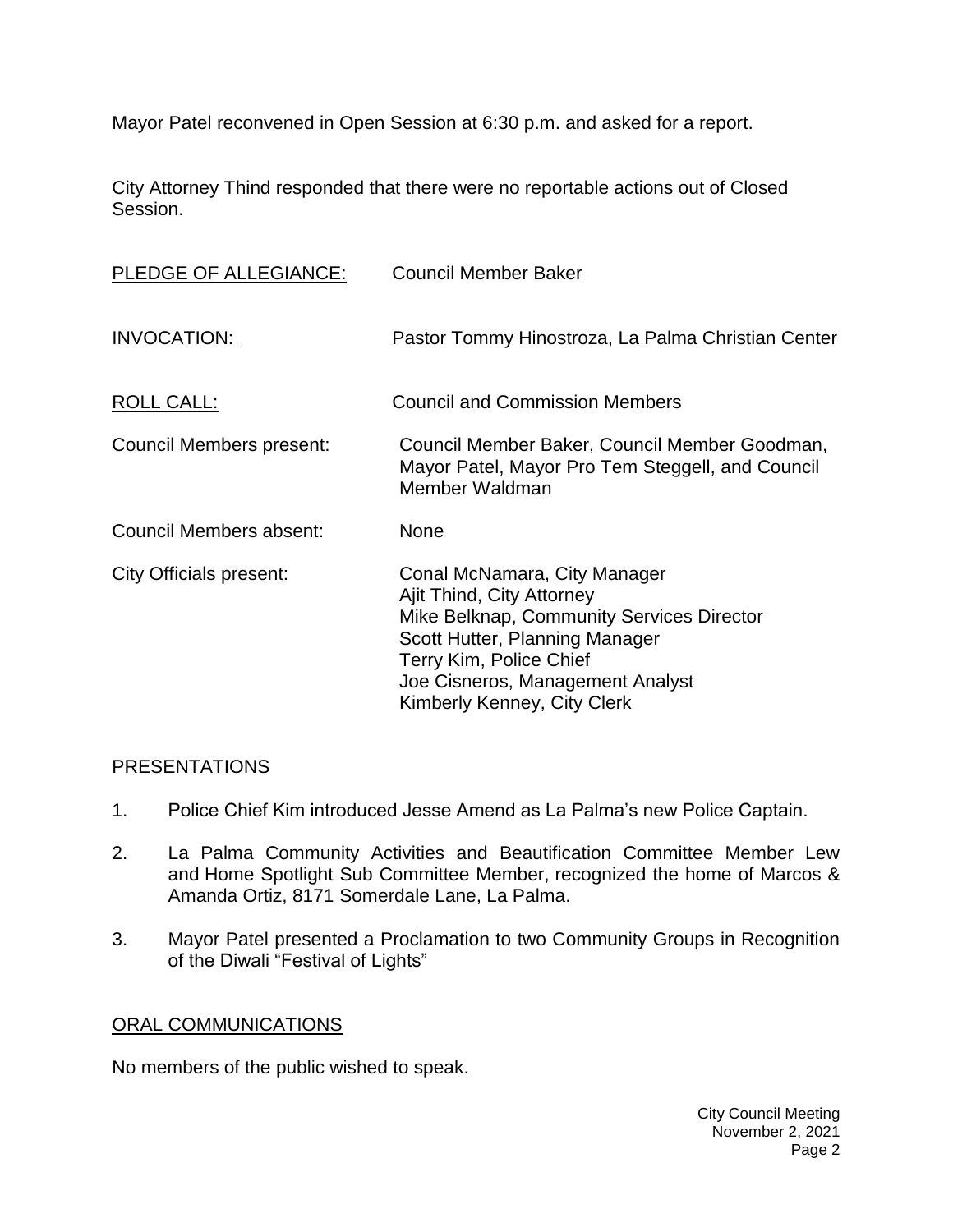# [RECESS THE CITY COUNCIL AND CONVENE AS THE CITY OF LA PALMA AS](https://lapalma.granicus.com/MediaPlayer.php?view_id=&clip_id=1272&meta_id=171322)  [SUCCESSOR AGENCY TO THE DISSOLVED COMMUNITY DEVELOPMENT](https://lapalma.granicus.com/MediaPlayer.php?view_id=&clip_id=1272&meta_id=171322)  [COMMISSION AT 6:49 P.M.](https://lapalma.granicus.com/MediaPlayer.php?view_id=&clip_id=1272&meta_id=171322)

[City Clerk Kenney stated, "The City Council will now recess and convene as the](https://lapalma.granicus.com/MediaPlayer.php?view_id=&clip_id=1272&meta_id=171323)  [Successor Agency to the Dissolved Community Development Commission of the City of](https://lapalma.granicus.com/MediaPlayer.php?view_id=&clip_id=1272&meta_id=171323)  La Palma. [Members of the La Palma City Council receive no compensation or stipend](https://lapalma.granicus.com/MediaPlayer.php?view_id=&clip_id=1272&meta_id=171323)  [as a result of convening or participating in either the Successor Agency or otherwise as](https://lapalma.granicus.com/MediaPlayer.php?view_id=&clip_id=1272&meta_id=171323)  [serving as members of the Successor Agency."](https://lapalma.granicus.com/MediaPlayer.php?view_id=&clip_id=1272&meta_id=171323)

# [CONSENT CALENDAR](https://lapalma.granicus.com/MediaPlayer.php?view_id=&clip_id=1272&meta_id=171324)

A. Approval of Successor Agency Minutes

Minutes of the October 5, 2021, Regular Meeting of the Successor Agency.

Council Member Goodman made a motion to approve the Minutes of the October 5, 2021, Regular Meeting of the Successor Agency.

The motion was seconded by Council Member Waldman and carried on the following vote:

- AYES: Council Member Baker, Council Member Goodman, Mayor Patel, Mayor Pro Tem Steggell, and Council Member Waldman
- NOES: None

## PUBLIC HEARINGS

None Scheduled.

## REGULAR ITEMS

None Scheduled.

## [ADJOURN THE CITY OF LA PALMA AS SUCCESSOR AGENCY TO THE DISSOLVED](https://lapalma.granicus.com/MediaPlayer.php?view_id=&clip_id=1272&meta_id=171328)  [COMMUNITY DEVELOPMENT COMMISSION AND RECONVENE THE CITY COUNCIL](https://lapalma.granicus.com/MediaPlayer.php?view_id=&clip_id=1272&meta_id=171328)  [AT 6:50 P.M.](https://lapalma.granicus.com/MediaPlayer.php?view_id=&clip_id=1272&meta_id=171328)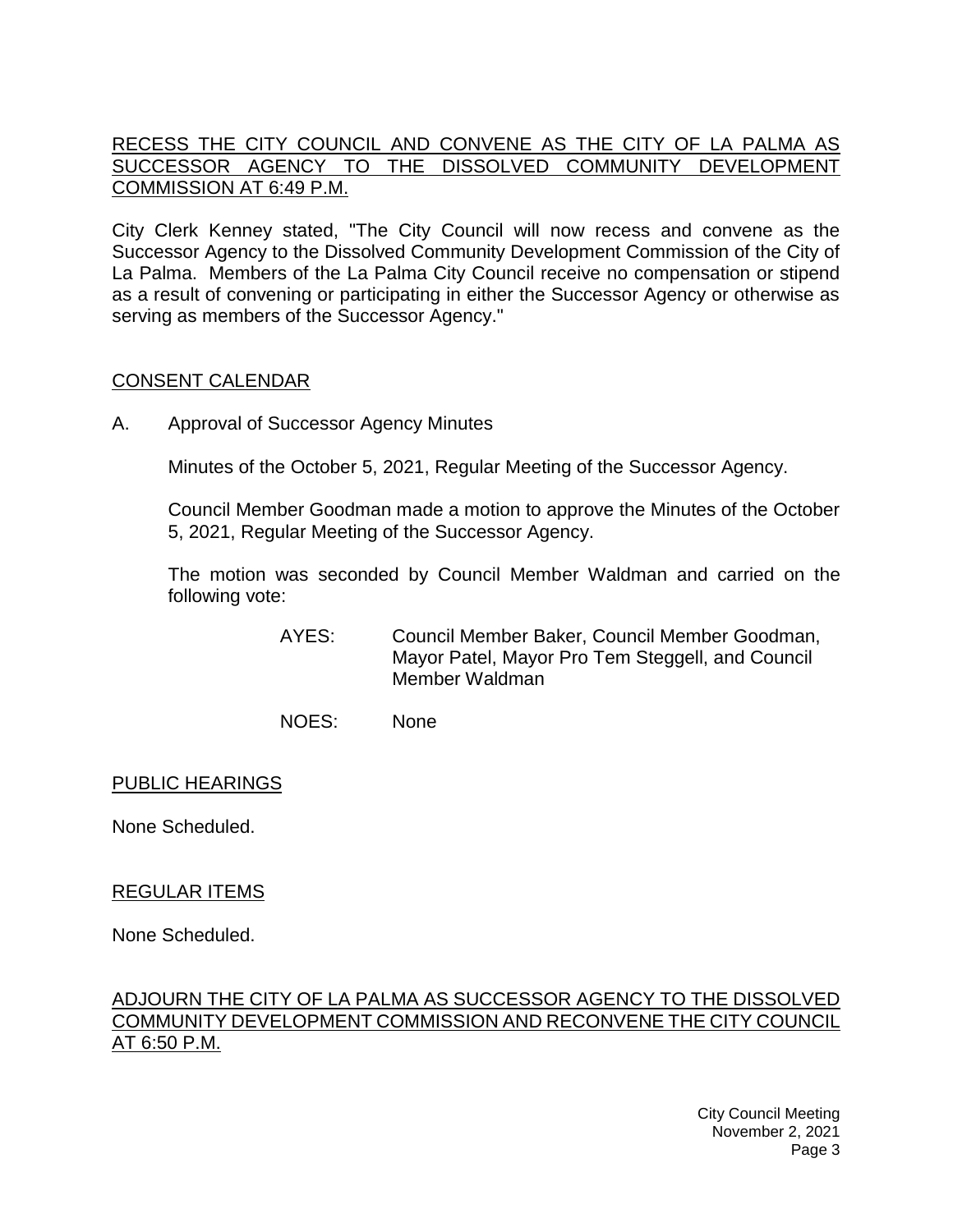# [CONSENT CALENDAR](https://lapalma.granicus.com/MediaPlayer.php?view_id=&clip_id=1272&meta_id=171330)

1. Waive the Reading of All Ordinances

Waive the reading of all Ordinances in their entirety and read by title only.

2. Approval of Council Minutes

Minutes of the October 5, 2021, Regular Meeting of the City Council.

3. Approval of Register of Demands

Adopt Resolution No. 2021-32 approving the Registers of Demands for October 19, 2021, and November 2, 2021.

4. City of La Palma First Quarter Cash and Investment Report, Fiscal Year 2021-22, as of September 30, 2021

Receive and file the Cash and Investment Report for the first quarter of fiscal year 2021-22.

5. Resolution Amending the City Council's Regular Meeting Schedule

Adopt Resolution No. 2021-33 amending the City Council's Regular Meeting Schedule for January, 2022.

6. Amendment to Agreement with Infrastructure Engineers

Approve and authorize the Mayor to execute an Amendment to the Agreement with Infrastructure Engineers.

7. Award of Contract to Sierra Analytical Labs, Inc. for the Citywide Water Testing and Laboratory Services

Approve and authorize the Mayor to execute an Agreement with Sierra Analytical Labs Incorporated in an amount not to exceed \$50,400 annually for a period of three years for a total contract cost of \$151,200.

8. Award of Contract to Crosstown Electrical & Data, Inc. for Traffic Signal Maintenance Services

Approve and authorize the Mayor to execute an agreement with Crosstown Electrical and Data, Inc, of Irwindale, California, for traffic signal maintenance services.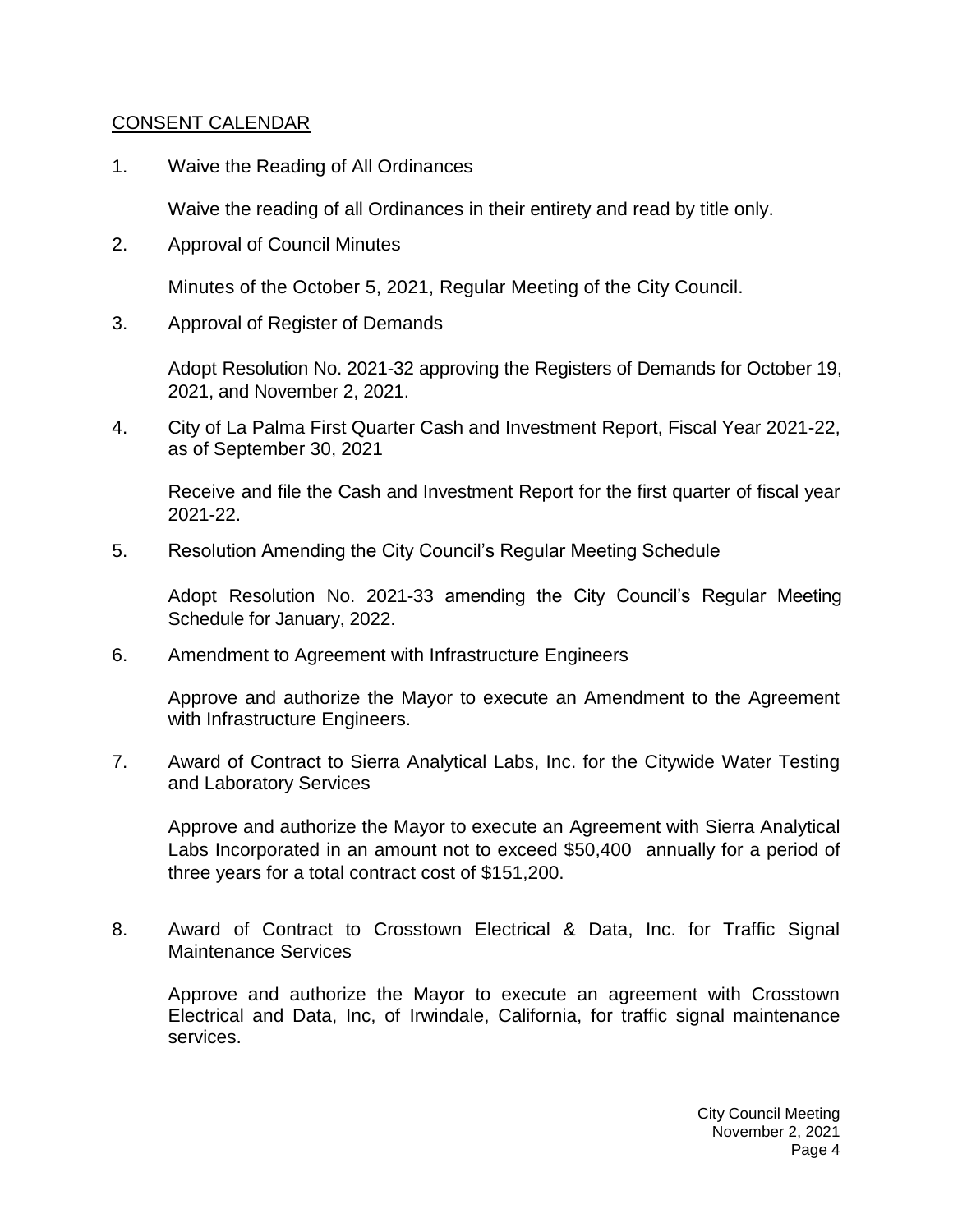9. Resolution Adopting the Measure M2 Expenditure Report for Fiscal Year ending June 30, 2021

Adopt Resolution No. 2021-34 approving the annual Measure M2 expenditure report for Fiscal Year ending June 30, 2021.

Mayor Pro Tem Steggell made a motion to approve Consent Calendar Items 1 - 9.

The motion was seconded by Council Member Baker and carried on the following vote:

- AYES: Council Member Baker, Council Member Goodman, Mayor Patel, Mayor Pro Tem Steggell, and Council Member Waldman
- NOES: None

## [PUBLIC HEARINGS](https://lapalma.granicus.com/MediaPlayer.php?view_id=&clip_id=1272&meta_id=171340)

- 10. [Introduction and First Reading of An Ordinance Amending City Zoning Code](https://lapalma.granicus.com/MediaPlayer.php?view_id=&clip_id=1272&meta_id=171341)  [\(Chapter 44 of the La Palma Municipal Code\) Section's 44-391 to 44-402, 44-874](https://lapalma.granicus.com/MediaPlayer.php?view_id=&clip_id=1272&meta_id=171341)  [to 44-877, 44-487 and 44-909 Pertaining to the Regulation of Signs and](https://lapalma.granicus.com/MediaPlayer.php?view_id=&clip_id=1272&meta_id=171341)  **[Signboards](https://lapalma.granicus.com/MediaPlayer.php?view_id=&clip_id=1272&meta_id=171341)** 
	- a) [Mayor Patel opened the Public Hearing at 6:51 p.m.](https://lapalma.granicus.com/MediaPlayer.php?view_id=&clip_id=1272&meta_id=171342)
	- b) [Planning Manager Hutter gave the Staff Report](https://lapalma.granicus.com/MediaPlayer.php?view_id=&clip_id=1272&meta_id=171343)
	- c) City Council [Comments and Questions:](https://lapalma.granicus.com/MediaPlayer.php?view_id=&clip_id=1272&meta_id=171344)

Discussion ensued regarding that temporary signs in the Public Right-of-Way (PROW) in Municipal Code section 44-877 includes the use of tree wells; that temporary signs can be placed in the tree wells of a public street for the 63 day period as defined; that temporary signs for commercial businesses are required to have a permit; that now temporary signs even in a window must have the permission of the property owner; that the square footage allowed for temporary signs must be met to code; that the update includes no temporary signage being allowed in the PROW from September 10 through November 10 during election years; that City Attorney Thind noted that that change doesn't specify election signs, and maintains 'content neutrality' so business signs are treated the same, signs in the PROW are treated the same, and signs on private residential property are treated the same; that these changes apply to all who are running in an election year whether it's Congress, the Senate, or the President, or local officials; if the

> City Council Meeting November 2, 2021 Page 5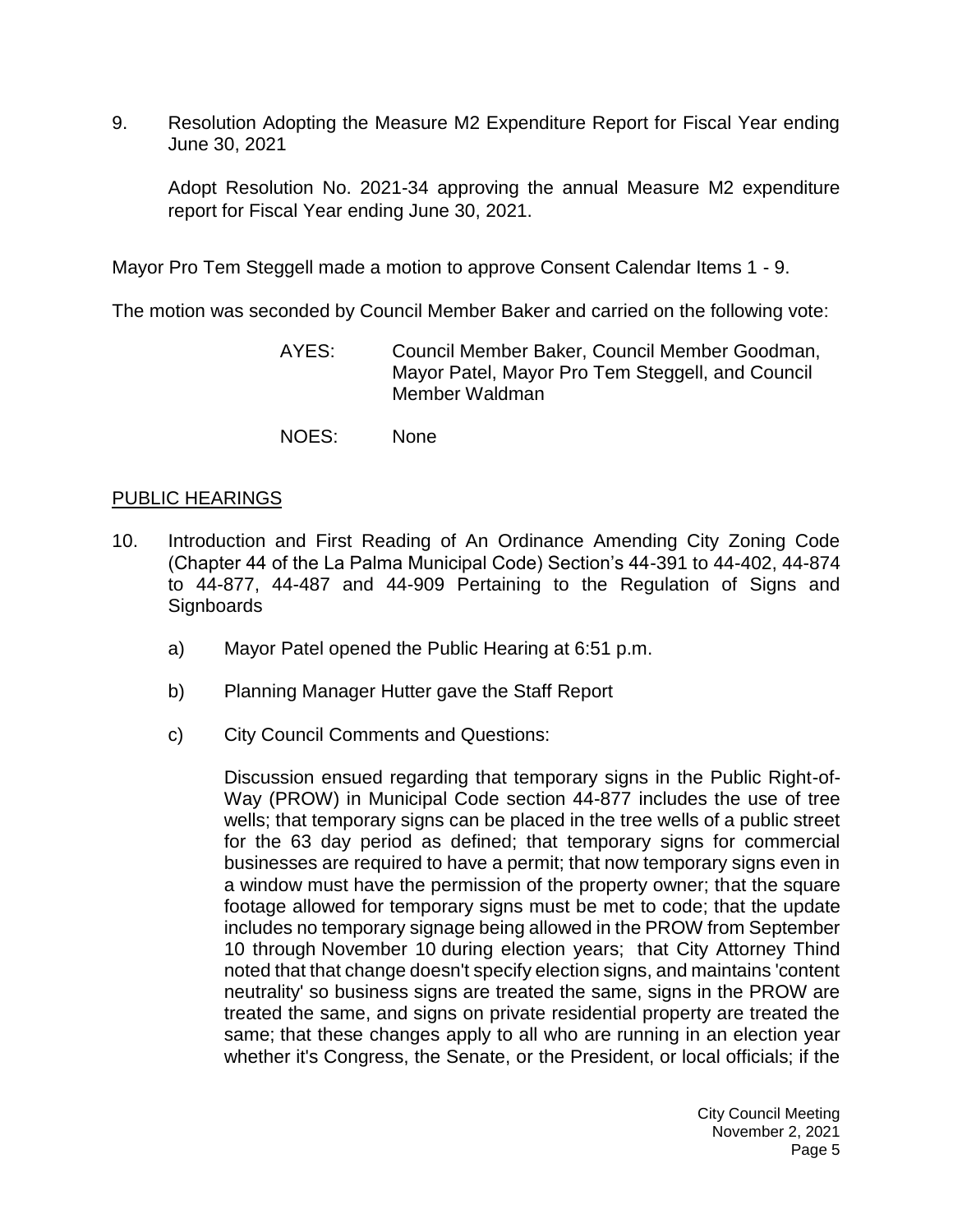sign in the PROW during that time frame, it will be removed; that Staff plans to send a letter to all elected officials of La Palma of our new changes including assembly, state, and county officials; that Staff will pursue a public information campaign so real estate agents and businesses are notified of these changes to the sign code.

d) [Public Input:](https://lapalma.granicus.com/MediaPlayer.php?view_id=&clip_id=1272&meta_id=171345)

No members of the public wished to speak.

- e) [Mayor Patel closed the Public Hearing at 7:11 p.m.](https://lapalma.granicus.com/MediaPlayer.php?view_id=&clip_id=1272&meta_id=171346)
- f) [Introduce an Ordinance amending City Zoning Code \(Chapter 44 of the La](https://lapalma.granicus.com/MediaPlayer.php?view_id=&clip_id=1272&meta_id=171347)  [Palma Municipal Code\) Section's 44-391 to 44-402, 44-874-44-877, 44-487](https://lapalma.granicus.com/MediaPlayer.php?view_id=&clip_id=1272&meta_id=171347)  and 44-909 [pertaining to the regulation of signs and signboards.](https://lapalma.granicus.com/MediaPlayer.php?view_id=&clip_id=1272&meta_id=171347)

Council Member Goodman made a motion to Introduce an Ordinance amending City Zoning Code (Chapter 44 of the La Palma Municipal Code) Section's 44-391 to 44-402, 44-874-44-877, 44-487 and 44-909 pertaining to the regulation of signs and signboards.

The motion was seconded by Council Member Waldman and carried on the following vote:

- AYES: Council Member Baker, Council Member Goodman, Mayor Patel, Mayor Pro Tem Steggell, and Council Member Waldman
- NOES: None

## [REGULAR ITEMS](https://lapalma.granicus.com/MediaPlayer.php?view_id=&clip_id=1272&meta_id=171348)

11. [Study Session regarding Fee Update](https://lapalma.granicus.com/MediaPlayer.php?view_id=&clip_id=1272&meta_id=171349)

Recommendation that the City Council receive the report and provide direction to staff as desired.

City Manager McNamara introduced Management Analyst Cisneros who gave the Staff Report.

Public Input:

No members of the public wished to speak.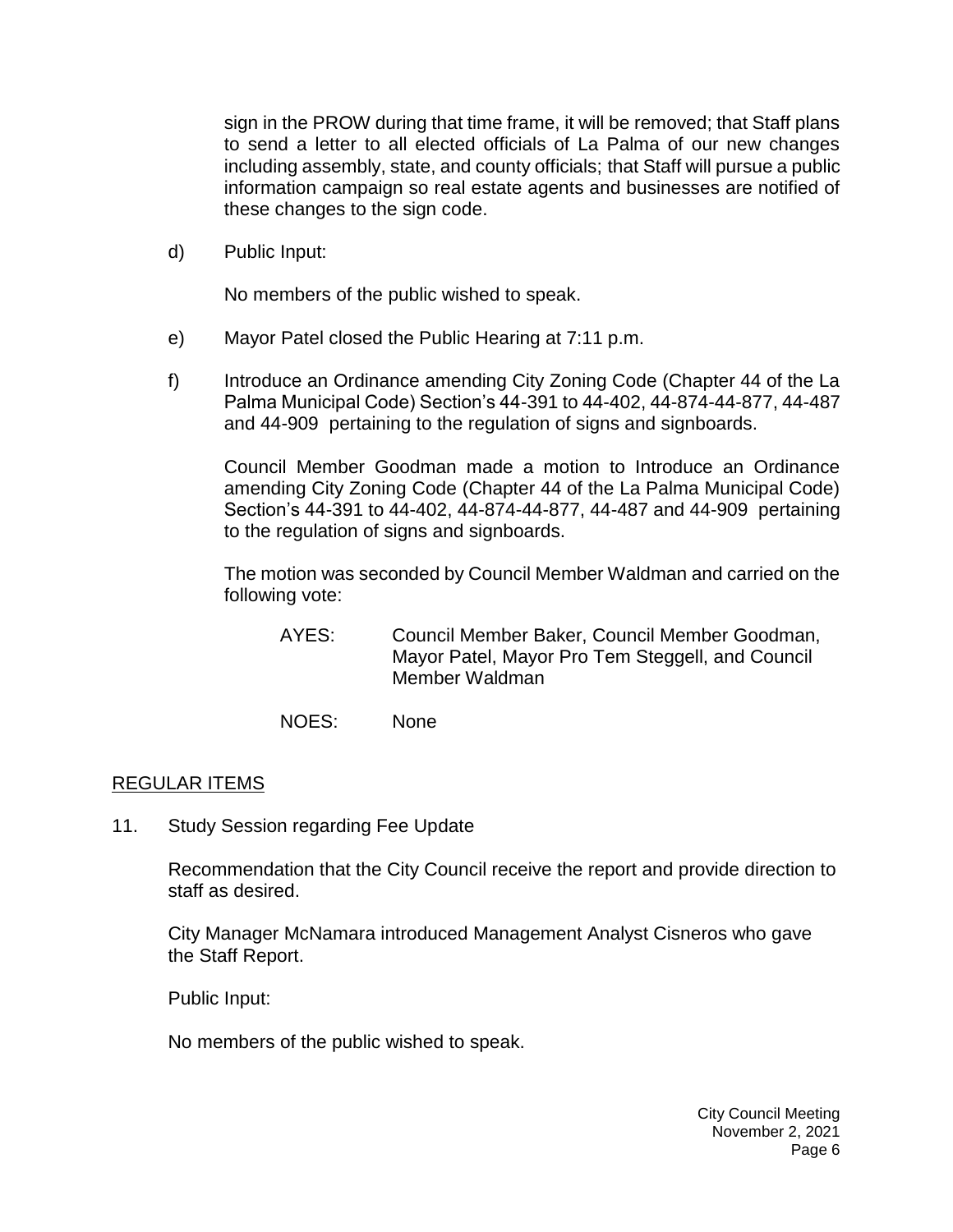City Council Comments and Questions:

Discussion ensued regarding the calculations, assumptions, and projections of the 2009-2010 fee schedule are being used as a methodology for the analysis for this presentation; that the study session tonight is the base of where we grow our future fees from, so the City have direction on where the City is recovering and underrecovering fees; that potential new fees and programs like real property records reports and other items are being identified; that the fees need to include a registration fee to set up short term rentals; that short tern rentals is something that City Staff is working on; that City Staff is looking to recover the actual cost for services that are being provided; Council support for full cost recovery and new fees that Staff has brought forward; that previous City Councils did not raise fees at all; that City Council consensus is to review this in its entirety and return with a report so the City Council can make a more informed decision.

#### 12. [Council Member Request: Community Survey and Outreach](https://lapalma.granicus.com/MediaPlayer.php?view_id=&clip_id=1272&meta_id=171350)

Recommendation that the City Council discuss Mayor Patel's and Council Member Goodman's requests for information on the BangTheTable platform as well as a community survey, respectively, and provide any direction to staff.

City Manager McNamara gave the Staff Report.

City Council Comments and Questions:

Discussion ensued regarding the problem with surveys is that you either don't get enough of a response, or the questions aren't controlled; support for setting up another survey, but not supportive of BangTheTable; opposition to BangTheTable app because it would not serve the City well and has costs related to it; that the survey has been budgeted, but COVID delayed the issuance; that the City is in good financial condition to conduct the survey; that the City uses the survey results in strategic planning; that with statistics, there is no interpretation - just results; that the Survey company asks the City Council what questions they'd like to see in the survey; understanding the City Council's hesitation to conduct a survey during this state of financial concerns; that the City has control of the survey and the trustworthy source for the Survey; opposition to moving forward with a Citywide survey; that the top three issues and concerns from the last survey have not been addressed; that the things the residents opted for haven't been done in full; that revitalizing the City's commercial centers is being done and has been done like recent renovations at the Walgreens center and Starbucks; that although the point was well taken about not wasting money, it needs to be spent in order to see what the residents want; unsure that the City would get any information that could be even be helpful; that maybe the City Council should wait a few years before conducting a survey; that there has to be a way to engage residents; that it's easier to conduct a Town Hall and get answers from the residents in an open forum

> City Council Meeting November 2, 2021 Page 7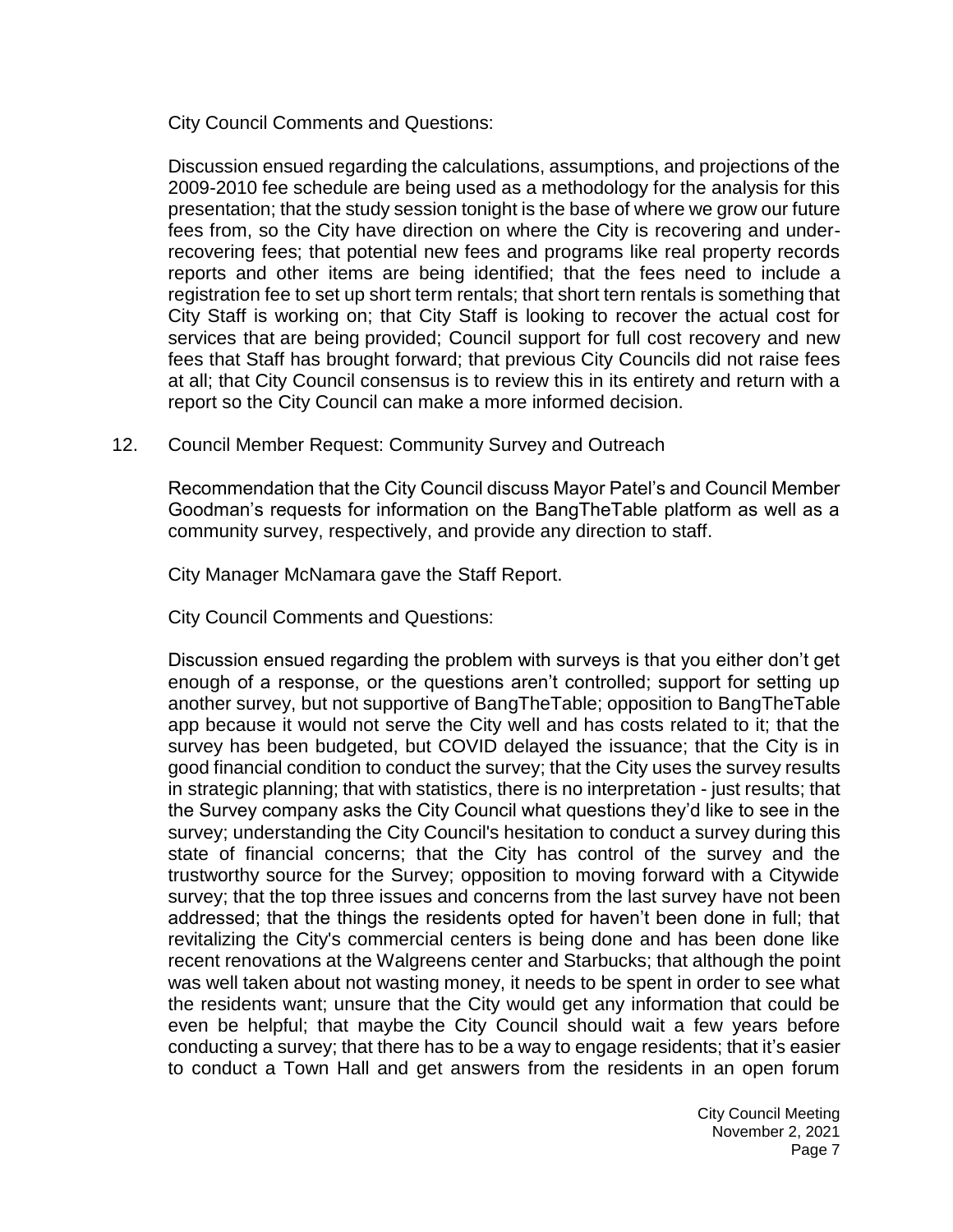before the City conducts a survey; that we should be looking at all other options before spending the money; that maybe the City could do their own survey and pass it out during the next town Hall event; reviewing all options and conducting more research before spending money on a standard survey; and a consensus by City Council to have Staff do more research, survey other city approaches to this, and bring the matter back to the City Council early next year.

13. [Council Member Request: Redistricting Boundaries](https://lapalma.granicus.com/MediaPlayer.php?view_id=&clip_id=1272&meta_id=171351)

Recommendation that the City Council discuss the request from Mayor Patel to discuss redistricting and provide any direction to staff.

City Manager McNamara gave the Staff Report.

Mayor Patel gave a brief presentation on his request; that it was brought to his attention by a former Council Member; concerns that the initial mapping had La Palma in another County versus north Orange County; that although the Mayor's letter was already sent to them, he supports another letter supported by ALL City Council members; and continuing the current regional ties and interests we have as a City.

City Manager McNamara responded that the City's letter should capitalize on the positive change that was seen in the most recent visualization; thank them for the response; that we agree with the current mapping because it keeps us close to our regional partners; and stress why we feel it's critical for La Palma to be grouped with cities that need to share the same voice through their assembly, senate, and congressional seats.

Mayor Patel made a motion to send out another letter to the Redistricting Commission with the City Council's full support requesting to keep La Palma's interest within Orange County boundaries. The motion was seconded by Mayor Pro Tem Steggell.

Council Member Goodman ask for a friendly amendment to the motion to have the letter include the points made by City Manager McNamara.

Mayor Patel rescinded his original motion.

Mayor Patel made a substitute motion to send out another letter, with the content to include appreciation for the recent changes made by the Redistricting Committee and also include content regarding keeping the same ties with Orange County cities as detailed by the City Manager.

The motion was seconded by Mayor Pro Tem Steggell and carried on the following vote: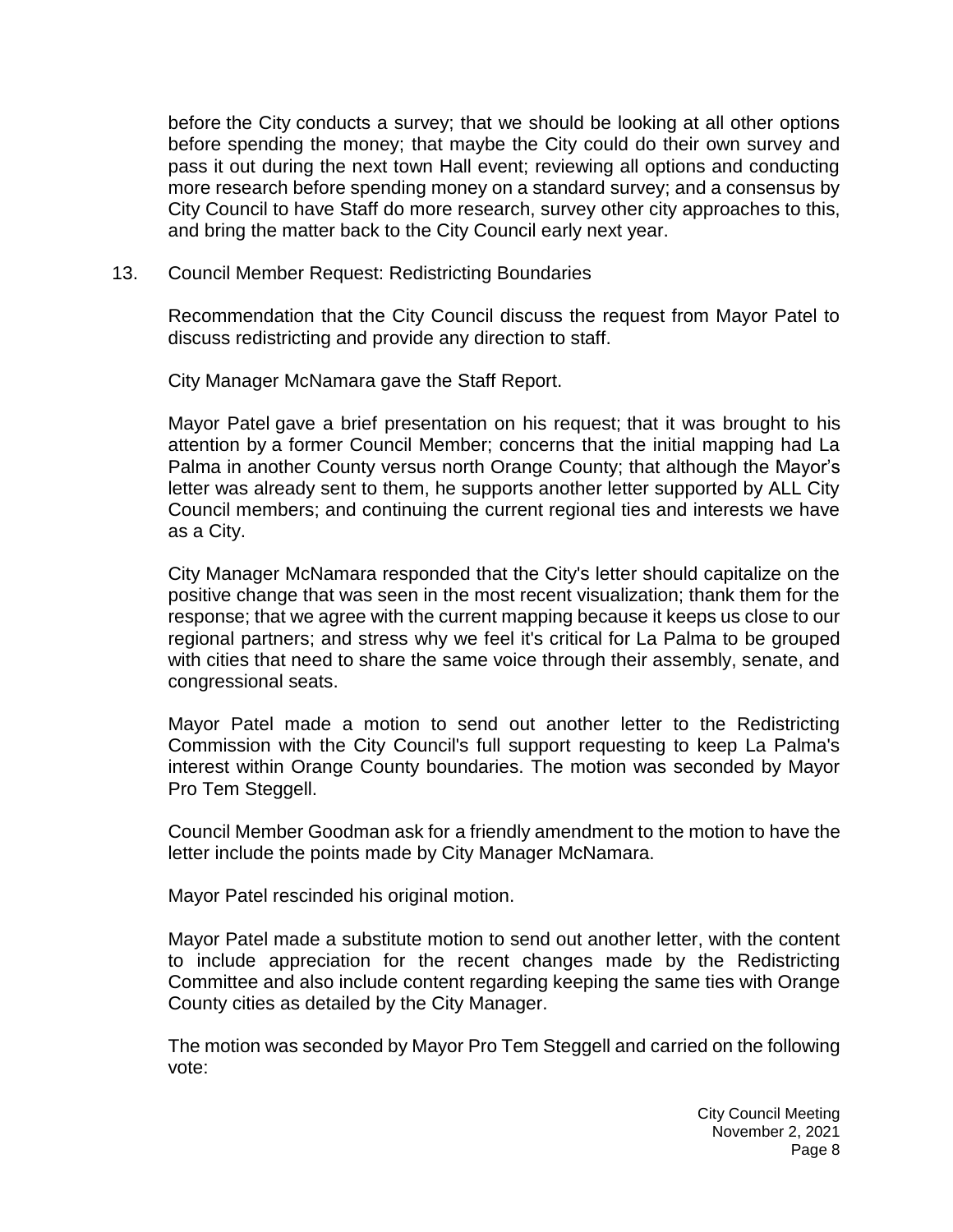- AYES: Council Member Baker, Council Member Goodman, Mayor Patel, Mayor Pro Tem Steggell, and Council Member Waldman
- NOES: None

# [COUNCILMEMBER AB1234 REPORTS, REPORTS FROM CITY-AFFILIATED](https://lapalma.granicus.com/MediaPlayer.php?view_id=&clip_id=1272&meta_id=171352)  [COMMITTEES, AND COUNCIL REMARKS](https://lapalma.granicus.com/MediaPlayer.php?view_id=&clip_id=1272&meta_id=171352)

**Council Member Waldman** attended the La Palma Halloween Carnival.

**Council Member Baker** attended the California Joint Powers Insurance Authority's (CJPIA) annual Risk Management Educational Forum; Popeye's Grand Opening and Ribbon Cutting Ceremony; the local school's Trunk or Treat and Movie at Central Park; and the La Palma Halloween Carnival.

**Council Member Goodman** attended the CJPIA Annual Risk Management Educational Forum; the Orange County Sanitation District (OCSD) Special Meeting; Cal Cities - Orange County Division Executive Committee meeting; the Popeye's Grand Opening and Ribbon Cutting Ceremony; OCSD Administration Committee Meeting; the Cal Cities League Leaders Briefing; the CJPIA Executive Committee meeting; OCSD Board meeting; the Cal Cities working committee meeting regarding a local control initiative, to amend the California Constitution.

**Mayor Pro Tem Steggell** attended the Orange County Fire Authority (OCFA) Board of Director's meeting; the La Palma Halloween Carnival; and the OCFA Human Resources meeting.

**Mayor Patel** attended the Popeye's Grand Opening and Ribbon Cutting Ceremony; taped for the Shop Local campaign, Veteran's Day, and Red Ribbon Week; the local school's Trunk or Treat and Movie at Central Park; a Diwali Festival event; the La Palma Halloween Carnival; and announced the upcoming State of the City Address on November 9, 2021.

## [CITY MANAGER REMARKS](https://lapalma.granicus.com/MediaPlayer.php?view_id=&clip_id=1272&meta_id=171353)

**City Manager McNamara** announced the upcoming State of the City event; and wished everyone a Happy Thanksgiving. He noted the upcoming reorganization at the December 7, Regular Meeting.